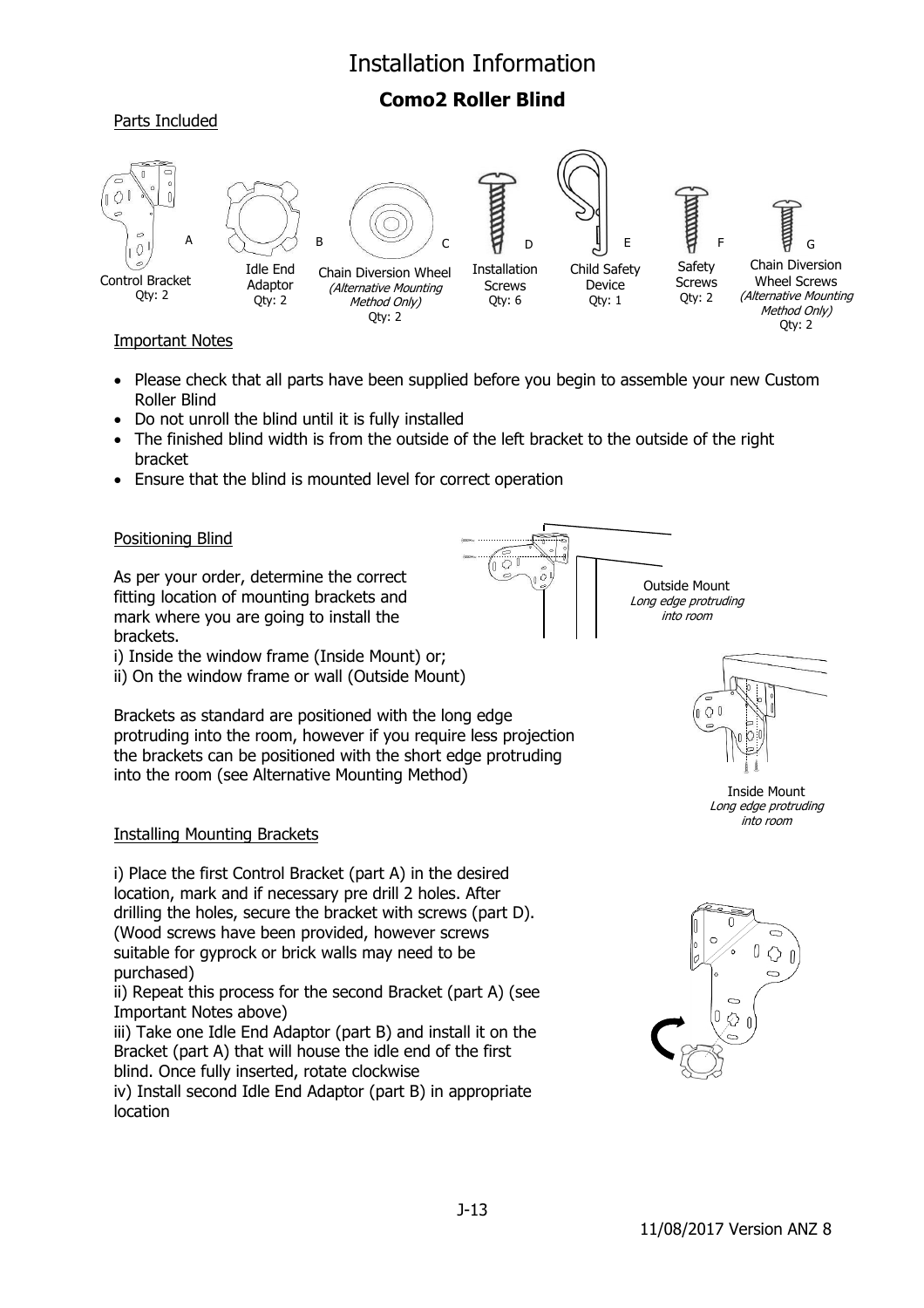# Installation Information

#### Attaching Blinds to Brackets

If bracket is mounted with the short edge protruding into the room, see Alternative Mounting Method

i) Insert the idle mechanism of the **back** blind into the Idle End Adaptor (part B) so it is engaged ii) Carefully align the chain control mechanism of the **back** blind with the Control Bracket (part A) ensuring the chain is hanging directly down. Hook into place with a gentle downward motion iii) Repeat this process for the front Roller Blind





#### Alternative Mounting Method

If the blinds are required to have a smaller projection, the brackets can be mounted with the short edge protruding into the room. If mounted this way, the Chain Diversion Wheels (part C) are used to ensure there is no chain interference when operating the blinds.

Once the brackets and idle end adaptors have been installed:

i) Place the Chain Diversion Wheel (part C) on the bracket and ensure the bearings are positioned towards the bracket before securing in place with screws (part G) (figure 1)

ii) Insert the idle mechanism of the **front** blind into the Idle End Adaptor (part B) so it is engaged iii) Carefully align the chain control mechanism of the

**front** blind with the Control Bracket (part A) and hook into place with a gentle downward motion iv) Feed the control chain under the first wheel and over the second wheel as shown (figure 2)

v) Insert the idle mechanism of the **back** blind into the Idle End Adaptor (part B) so it is engaged

vi) Carefully align the chain control mechanism of the **back** blind with the Control Bracket (part A) and hook into place with a gentle downward motion

#### Operating the Blind

Using the chain, draw the blinds up and down several times to ensure they operate correctly.



Attaching Child Safety Device (For more safety information, please see over page) Secure the child safety device (part E) to the wall beside the blind, ensuring the chain is not too tight as this may restrict smooth operation.